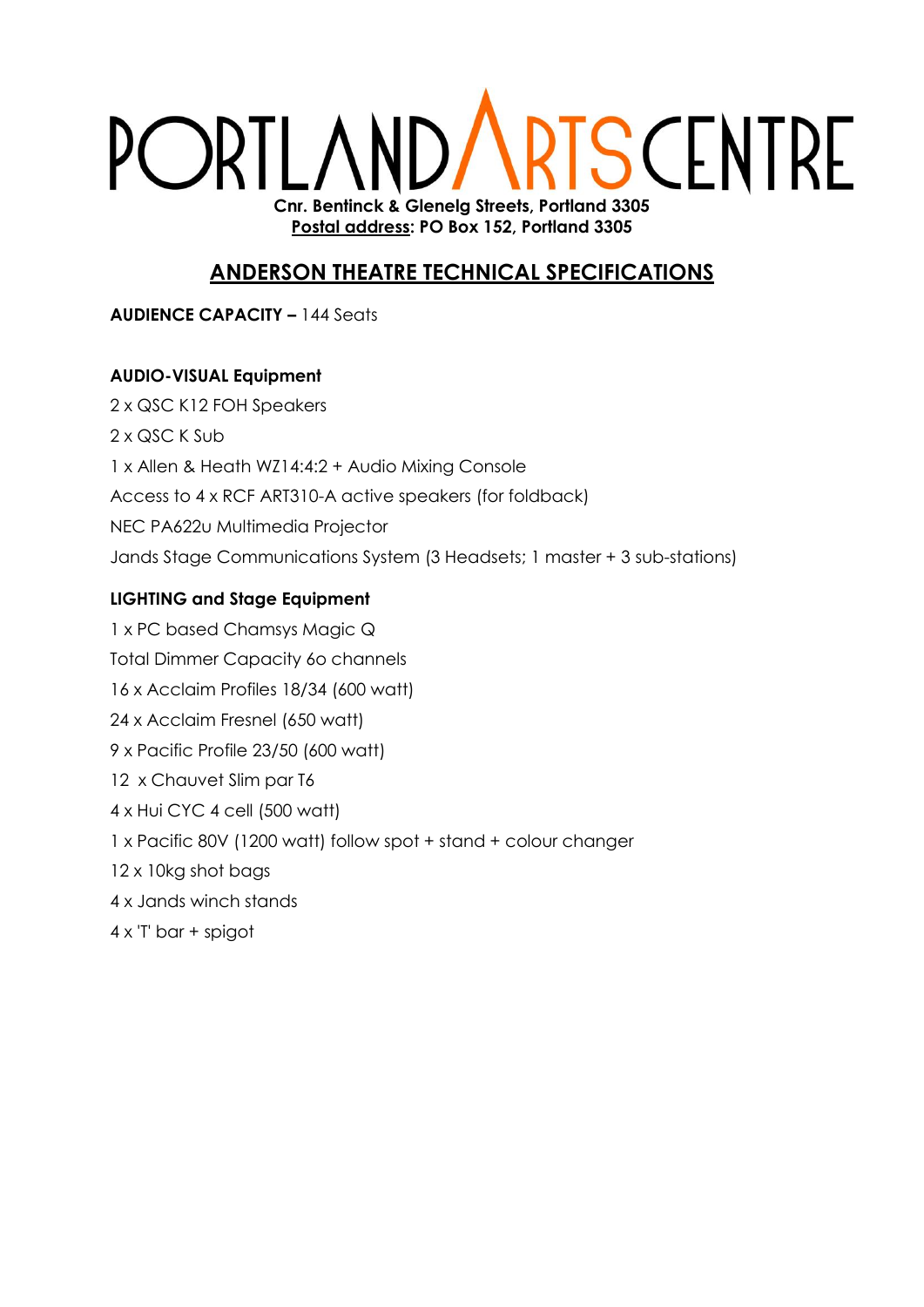#### **STAGE DIMENSIONS**

1 x FOH lighting bar (suspended below ceiling)

- LX1: 4.48m above stage; 2.2m back from the front of the stage
- LX2: 4.3m above stage: 4.0m back from the front of the stage
- LX3: 3.9m above stage: 5.3m back from the front of the stage

All lighting bars are permanently fixed and cannot be moved or removed.

Flat hardwood floor covered in black tempered Masonite

| Width of proscenium                                | 8.8m                                     |  |  |
|----------------------------------------------------|------------------------------------------|--|--|
| Height of proscenium                               | 3.5 <sub>m</sub>                         |  |  |
| Depth of stage (including forestage)  6.8m         |                                          |  |  |
| Full width of stage                                | 10.9 <sub>m</sub>                        |  |  |
| Height of raked stage ceiling                      | 7.0m (D/S immediately behind Prosc Arch) |  |  |
| Height of raked stage ceiling                      | 3.4m (U/S at Cyc wall)                   |  |  |
| No fly tower or fly lines are available            |                                          |  |  |
| Three phase outlets on stage:                      | Nil                                      |  |  |
| Three phase outlet in Bio Box:                     | 5 x 40 amp Socket                        |  |  |
| White cyclorama                                    |                                          |  |  |
| One set of black tabs, travelling, in front of cyc |                                          |  |  |
| One set of black tabs, travelling, mid-stage       |                                          |  |  |

Two sets of black legs and borders, fixed.

#### **DRESSING ROOMS**

1 x large room, which can be split into two separate rooms (using a retractable wall). Both spaces equipped with mirrors, tables and chairs.

#### **LOADING AREA**

Good access to the loading door, P/S side of stage for vehicles of all sizes. The loading dock is 22cm above ground level, at exactly the same height as the Stage Floor.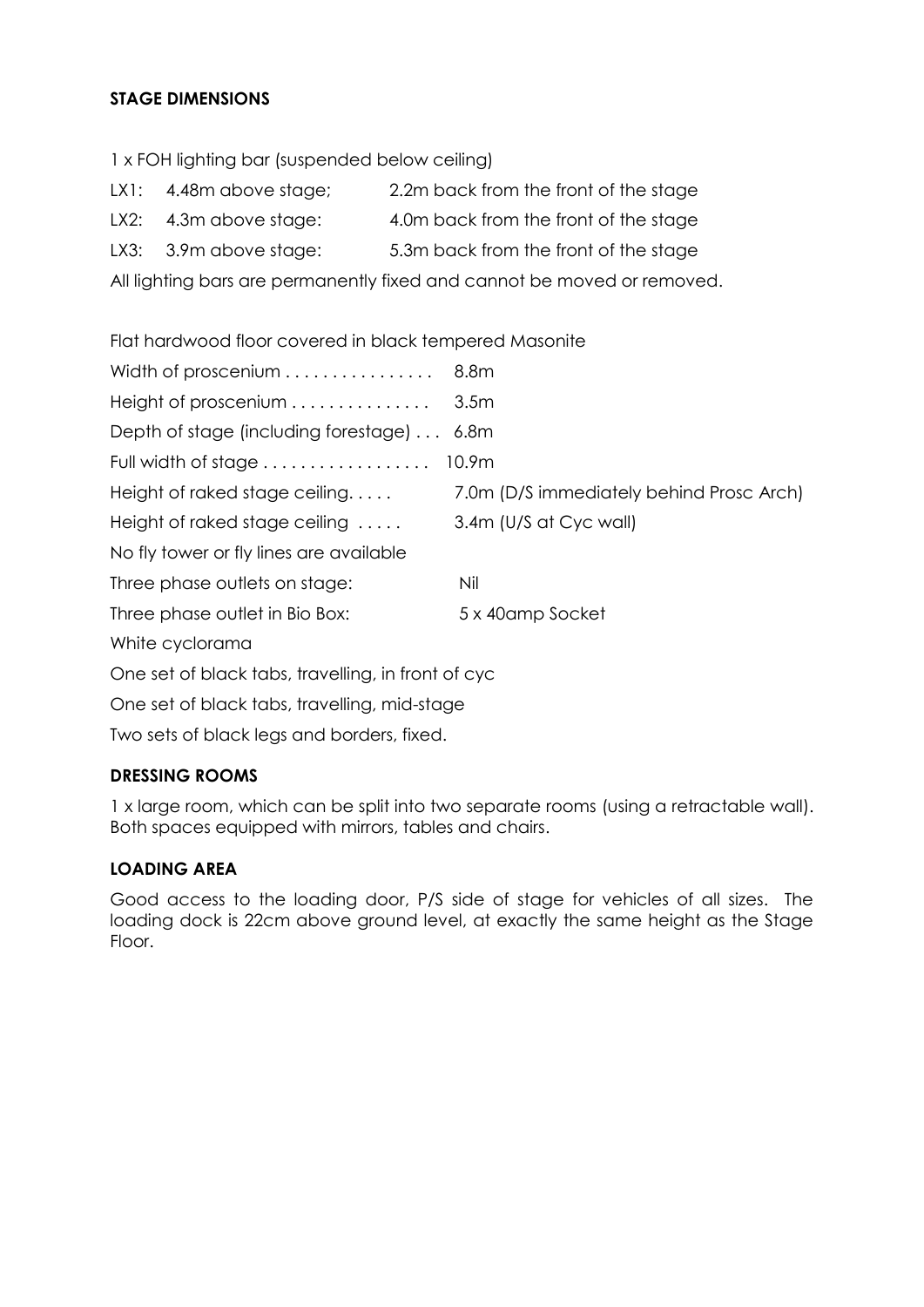



 $\begin{array}{c} \text{ch41} \\ \text{O} \text{M} \end{array}$ 

 $50T$ β4

- ch25<br>- L201

Ch32

 $2470$  chas chase ches chase chape charve charve charve charve charve charve charve super charve super charve super charve super charve super charve super charve super charve super charve super charve super charve super c

 $1103$  $240$ 

 $\begin{array}{c}\n\text{c.} \\
\text{c.} \\
\text{d.} \\
\text{d.} \\
\text{d.} \\
\text{d.} \\
\text{d.} \\
\text{d.} \\
\text{d.} \\
\text{d.} \\
\text{d.} \\
\text{d.} \\
\text{d.} \\
\text{d.} \\
\text{d.} \\
\text{d.} \\
\text{d.} \\
\text{d.} \\
\text{d.} \\
\text{d.} \\
\text{d.} \\
\text{d.} \\
\text{d.} \\
\text{d.} \\
\text{d.} \\
\text{d.} \\
\text{d.} \\
\text{d.} \\
\text{d.} \\
\text{d.} \\
\text$ 

 $\mathbf{X}$   $\mathbf{1}_{\text{a cosons}}$ 

Break up Gobo

 $\sim$ 

Break up Gobo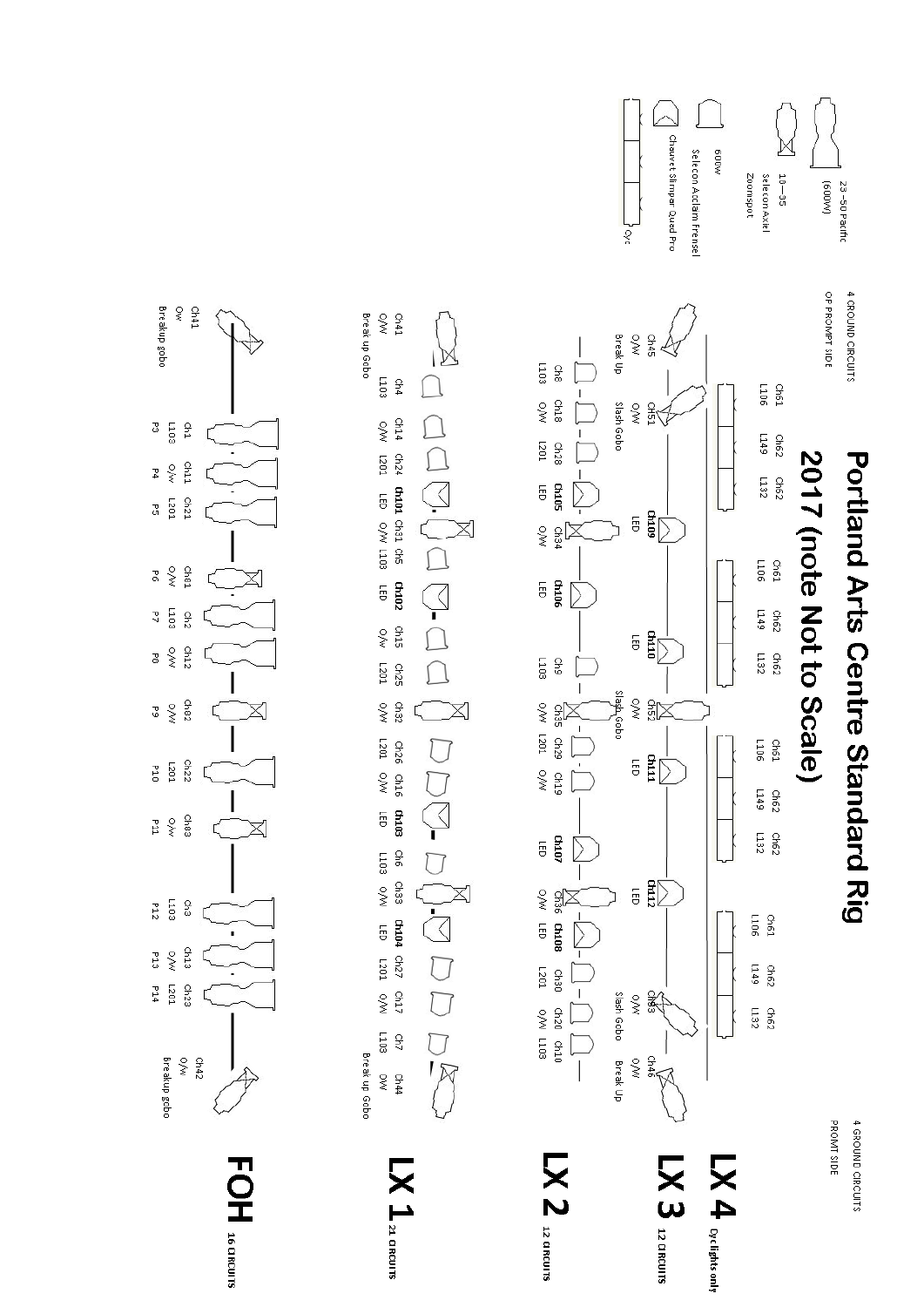## **Portland Arts Centre Hanging plot**

| <b>Use</b>                   | <b>Distance from</b><br><b>Setting line</b> | <b>Distance from</b><br>Upstage wall | <b>Weight rating</b> |
|------------------------------|---------------------------------------------|--------------------------------------|----------------------|
| Front of House               | $+3960$ mm                                  | 9160mm                               | 200 <sub>kg</sub>    |
| <b>Red Velveteen Curtain</b> | 300mm                                       | 4900mm                               | Unrated              |
| LX1                          | 450mm                                       | 4750mm                               | 200 <sub>kg</sub>    |
| <b>Black Wool Border 1</b>   | 1800mm                                      | 3400mm                               | Unrated              |
| LX <sub>2</sub>              | 2500mm                                      | 2700mm                               | 200 <sub>kg</sub>    |
| Midstage Tab                 | 2700mm                                      | 2500mm                               | Unrated              |
| <b>Black Wool Border 2</b>   | 3600mm                                      | 1600mm                               | Unrated              |
| LX3                          | 3750mm                                      | 1450mm                               | 200 <sub>kg</sub>    |
| <b>Black Wool Border 3</b>   | 4100mm                                      | 1100mm                               | Unrated              |
| Upstage Tab                  | 4700mm                                      | 500mm                                | Unrated              |